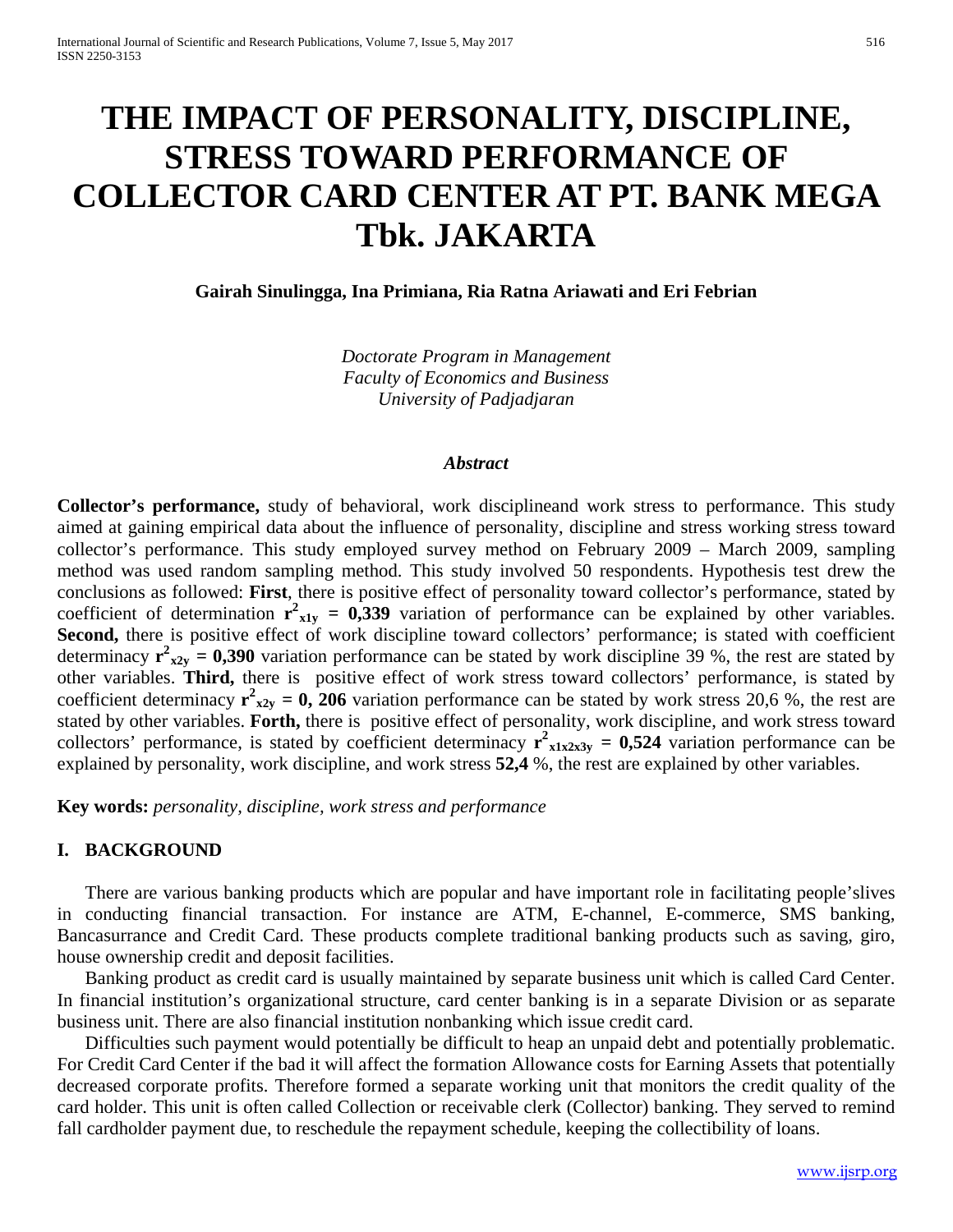International Journal of Scientific and Research Publications, Volume 7, Issue 5, May 2017 ISSN 2250-3153

In recent personal financial activities, almost everyday customers conduct transaction using credit card as a medium of exchange. Credit card is mostly called "plastic card" is a debt card without collateral with basic concept "purchase now pay latter". Variety of benefits of transactional processes are easy to conduct by credit card without bringing some cash money, transaction with special discount and can be paid in installment, save and can be brought to draw cash money, with no worry of receiving counterfeit money, can conduct transaction in the internet, it is very useful in emegency situation when cash money is unavailable.

Besides variety of benefits which are attached in that product, it also has negative its negative effects in using uncontrollable credit card. Credit card is a debt which must be paid in accordance with payment deadline which is sent by Card center every month. If it is overdue the payment deadline so the users will be charged and interest. Transaction insterest retail of credit card with a range of 2,5-3,5 % per month or per year 30-42 and 2,75-6 % per month or 33-72 per year for drawing cash money transaction in ATM (Helvi Indrawan, 2008 : 45).

Starting point from above explanation, so main duty, function and collectors' authority is connected with their job is heavy. They have to concern on collectibility level of credit card, reducing amount of cost of PPAP and be directly monitored by Bank of Indonesia. Main duty can only be achieved continuously and constantly increase the number of credit card users to conduct payment. Hence, it is important to know that the relation and impact of work and other organizational factors toward performance of collectors credit card PT. Bank Mega Tbk. Those factors such as environment, personality, work discipline, work stress, motivation and work compensation, work tools, work condition, work load, demand and life challange and work conflict which have to be maintained well.

#### **1.1 Statement of Problems**

- 1. Is there any impact on Personality toward Collectors' performance of Card Center PT. Bank Mega Tbk?
- 2. Is there any impact on work Discipline toward Collectors' performance of Card Center PT. Bank Mega Tbk?
- 3. Is there any impact on work Stress toward Collectors' performance of Card Center PT. Bank Mega T<sub>bk</sub>?
- 4. Is personality, work discipline and work stress simultaneously affected collectors' performance of Card Center PT. Bank Mega Tbk?

#### **1.2 Aims of the Study**

- 1. The impact of personality toward collectors' performance of Card Center PT. Bank Mega Tbk?
- 2. The impact of work discipline toward collectors' performance of Card Center PT. Bank Mega Tbk?
- 3. The impact of work stress toward collectors' performance of Card Center PT. Bank Mega Tbk?
- 4. The impact of jointly personality, work discipline, work stress toward collectors' performance of Card Center PT. Bank Mega Tbk?

#### **II. THEORETICAL FRAMEWORK AND HYPOTHESIS**

#### **2.1 Theoretical Framework**

#### **a. Employees' performance**

Employees' performance is things that are done and undone by employees. Employees' performance is components which impact on how far that they can make contribution toward the company, contribution which is in accordance with the responsible of each job. One of means which can be used to monitor the progress of the company is by monitoring performance assessment result.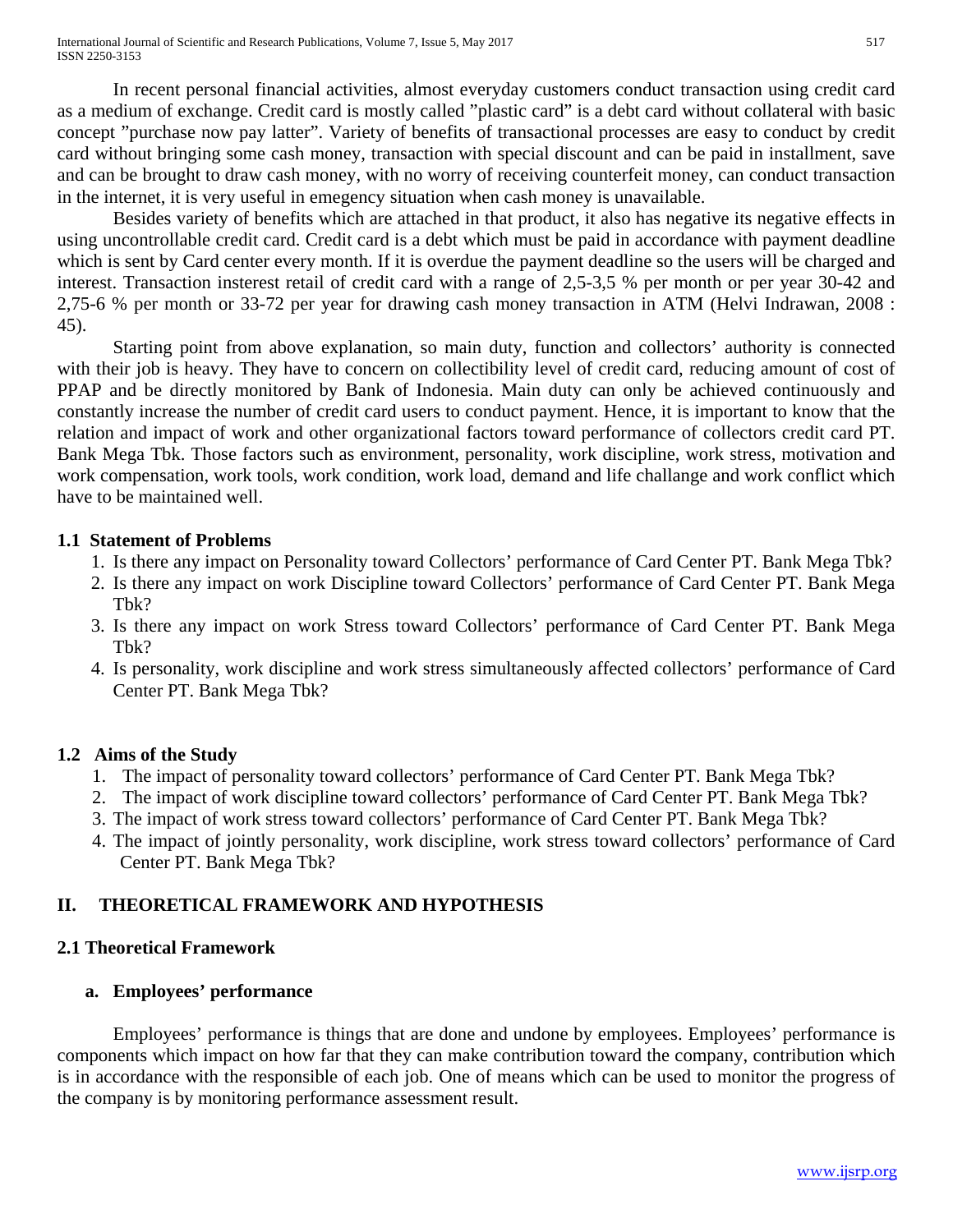Employees' performance can be measured qualitatively and quantitatively through performance evaluation process. Evaluation of performance refers to formal and structured system which is used to measure, assess and affect the qualities which are connected with job, personality includes level of presence.

Performance assistance includes dimension of employees' performance. Business competition which is more strictly demands the employees of a company to have high performance. At the same time, the employees need feedback from their working result as guidance for their behavior in the future.

# **b. The benefits of performance assessment**

According to Veithzal Rivai (2008 : 315-316), employees' performance assessment is viewed from company development's perspective, especially human resources management, which have many benefits, such as:

*a. Compensation adjustment*

Performance assessment assist decision making in adjusting compensation, determine who need to get salary acceleration, incentive or other compensations. Many companies fulfill bonus, their salary acceleration based on performance assessment.

- *b. Performance improvement* Giving feedback for work implementation which benefits for employees, manager, and specialist personal is in form of activity to improve or to refine employees' performance.
- *c. Training and developing*

# **c. Performance assessment Criterion**

According to A. Dale Timpe (1993 : 319) there are some factors which become criterions in evaluating performance:

- 1. Productivity improvement
- 2. Reducing error
- 3. Absteineesm and delay
- 4. Solving training cases
- 5. Reducing castoffs
- 6. Reducing number of customers complaints
- 7. Availibility to accept displease duties

# **d. Personality**

Personality type is characteristic, nature and character possessed by an individual that distinguish one person to another. An individual's personality type will determine the pattern of reaction to situations and events that directly and indirectly can take effect in an individual.

Friedman and Rosenman (2003: 6), to develop classification introverted personality types and personality type's extrovert, which has the following characteristics:

- a) An introverted personality type is characterized, among others, aware of the time, the spirit of competition, very ambitious, very aggressive, hardworking, set high targets for himself and others, have a high emotional.
- b) Type of extroverted personality traits that would tend to show a very calm, relaxed, do not have excessive ambition, less prone to work stress and heart disease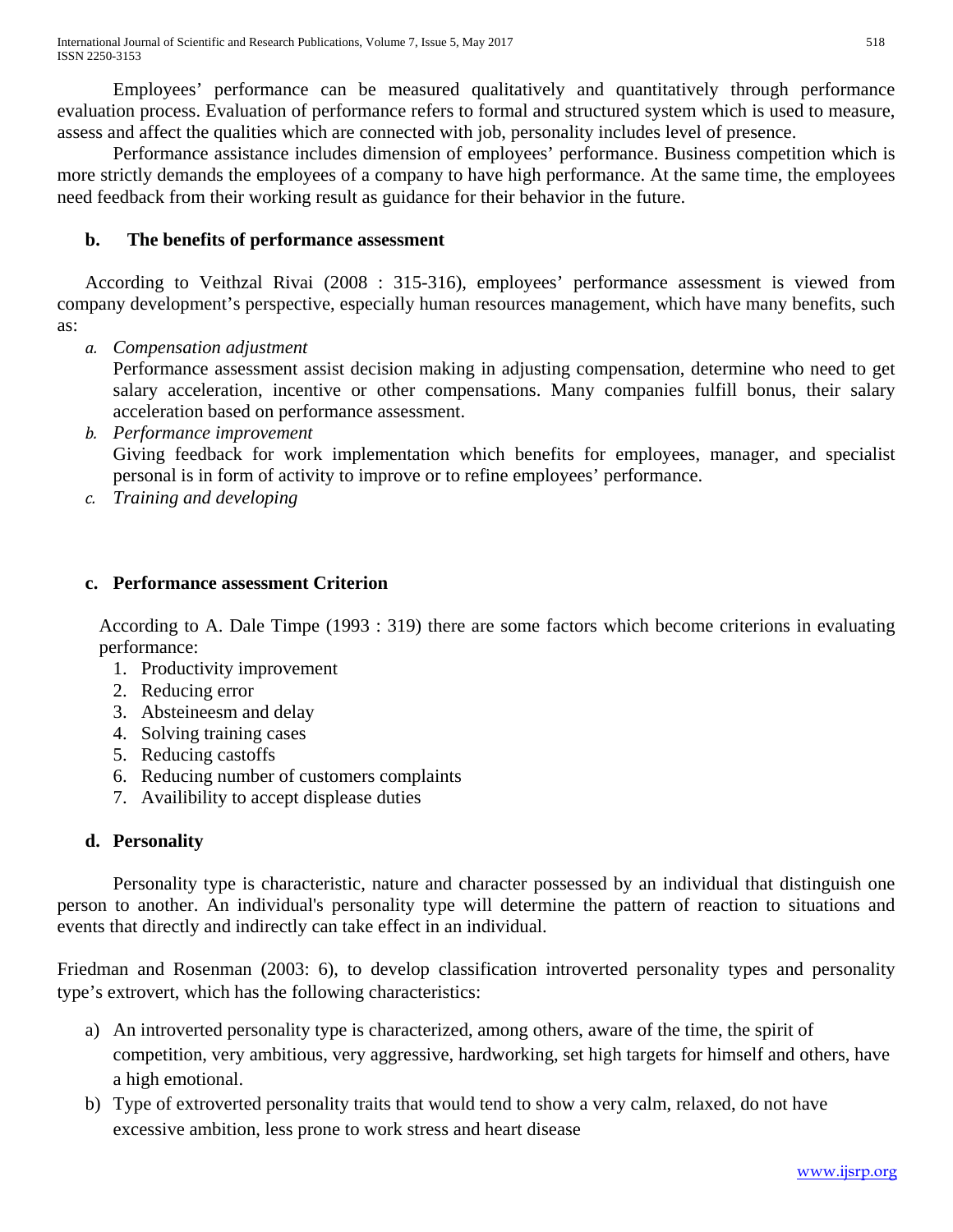## **e. Work discipline**

Work discipline is a tool which is used by managers to communicate with employees in order they are willing to change a behaviour and as mean to improve one's awareness and willingness to obey company's rules and prevailing social norms.

Prayudi Atmosudirjo (1982 : 84), work discipline is defined as obedience and rational self-controlling, fully aware, not emotional and without string attached. In line with above opinion, Bejo Siswanto (1989:278), defines work discipline as an attitude of respecting, appreciating, obedience toward pervailing rules, both written and unwritten as well as capable to operate and not evade to accept sanctions if he disobey the duty and authority which are given him.

Cascio (1995:505) concerns on management to do the controlling. The emphasizing of work discipline on this definition in more to set of tool which is in form of rules or policies are controlling tools toward employees' behaviour in order that employees' behaviour aor their performance is in accordance with company's rules and policies.

Harris (1995:289), work discipline is defined as excercising process of employees, so he can build selfcontrolling and is more effective in his performance. The direction of work discipline which is stated in the definition is self-controlling to improve working achievement so organization's objective is achieved. Simillar opinion is stated by Werther and Davis (1995:515) that work discipline is "a mean of management to undertake in orther that the employees obey the standard/ rules in the organization". This opinion considers that work discipline as a training to change and to correct knowledge, attitude and behaviour so that the employees will try to cooperate with and improve their performance for the company. Thus, among the knowledge, attitude and behaviour must be consistance.

## **f. Work Stress**

Mangkunegara (2001:157), defines that work stress is pressure feeling which is experienced by employees in facing job. The symptomps appear in work stress, such as, unstrabble emotion, unstable feeling, anxiety, secluded, insomnia, excessive smoking, tense, anxious nervous tension, high blood pressure, and having indigestion.

Darley, Glucksberg & Kinchla (1991: 487) in Arafah (2005:423), explain that work stress is not always negative problem for anyone. If someone does not feel disturbed toward work stress is not a problem, but if is otherwise, it can disadventage him.

Ivancevich and Mateson (2002: 400), explain that *jobstressis interaction of the individual within environment"*. Work stress is interaction between personal woth his environment. While in wide sense, that *"Job stress is an adaptive response, mediated by invidual differences and/or psychological process, that is as a consequence of any external (environment) action, situation, or even that places excesive psychological and/or physical demands upon a person"*

#### **g. Sources of Work Stress**

According to Mangkunegara (2001: 157) the cause of work stress, are: work load which is too heavy, low quality of controlling, unhealthy working climate, inadequate work authority which is related to responsibility, work conflict, different value between one employee to frustated leader in working.

Munandar (2004: 374) explains that work stress is result of incompatibility between one (interms of personality, talent, and skill) and environment, which cause inability to face variety of challange toward themselves effectivelly.

According to Veithzal Rivai (2008: 517), employees' work stress can be caused by problems which happen outside organization. Causes of *"off the job"* such as:

a) Financial awareness

b) Problems in relation to children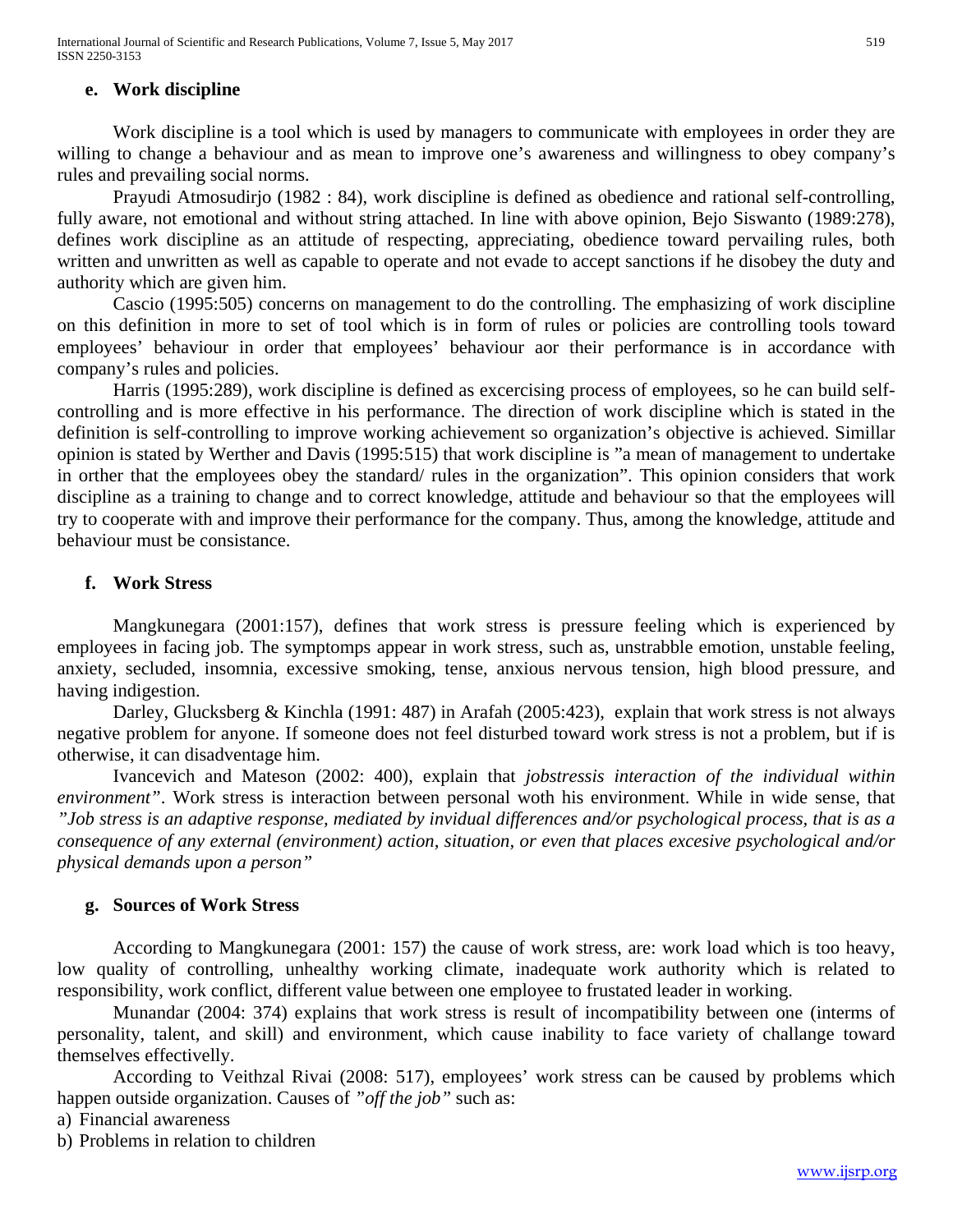International Journal of Scientific and Research Publications, Volume 7, Issue 5, May 2017 520 ISSN 2250-3153

c) Physical problems

- d) Marital problem (i.e : divorce)
- e) Changes happen in dwelling place
- f) Other personal problems, such as relative's death

#### **h. Institution background**

On April 15th, 1969 at Jl. Kembang Jepun 180-184 Surabaya a group of businessmen established Karman Bank which it was forerunner of Bank Mega. The bank oprational was run by traditional and familial principles. Its segment market was retail sector, especially pulses and gold trading. New commetees of Karman Bank relocated its cental office to Jakarta on March 18th, 1992 and change the name of the company into PT. Bank Mega. On March 28th, 1996 Para Group took over the whole share of PT. Bank Mega. Then, on June 18th, 1997, new era of new Bank Mega was launched, dtermination the logo and new slogan, as well as set the vision and mission of Bank Mega. In order to stengthen the structure, and capital, the company held IPO and recorded its share in Jakarta Stock Exchange and Surabaya Stock Exchange. Thus, half of PT. Bank Mega' share is owned by public so it changes its name become PT. Bank Mega, Tbk.

In 2002 PT. Bank Mega, Tbk, added new division which is special handling credit card business. Based on directors' directive number 006/DIRBM-HCMD/08 so GM card and unsecure loan have their own structure which consists of three head of divisions those are business card division, Card Operation and Risk dan Unsecured Loan Division. The writer centralizes the study on collection which attaches in Divisi Card Operation and Risk (CORD).

Head of division supervises two deputies (vice) each of Deputy Operation and Finance serta Deputy Credit and Risk. Deputy Operation and Risk supervises:

#### **i. Empirical studies**

Previous study was conducted by Dini (2008), entitled : "*Pengaruh Kepribadian, Pengelolaan Konflik, Disiplin kerja terhadap Stres kerja*" by using 50 respondents as sample with simple random method, while data analysis technique used in this study is statistical regression. Suwarno (2006), conducted a study entitled : *"Hubungan antara Ketahanan Fisik Mental Spritual dan Kemampuan mengelola stres serta Tingkat Kepercayaan Diri dengan Motivasi Kerja"*, by using 63 respondents as sample which consist of top, middle, and low level managers and it is taken with census. Statistical analysis technique which was used is double regression model with F and T test. The result reveals that there is positive relation among those three analyzed variables, which the range of 49,20% of determination coefficient.

#### **2.2 Framework**

#### **a. The impact of personality toward collectors' performance**

Personality is human's characteristic (employees) which can affect performance. Employees who are opened are willing to cooperate with their colleagues can improve their performance. Personality which its elements is duty awareness, always work with target, work step by step, have working spirit, work agressive, calm, relaxed, ambitious, like their job can improve employees' performance.

#### **b. The impact of work discipline toward collectors' performance**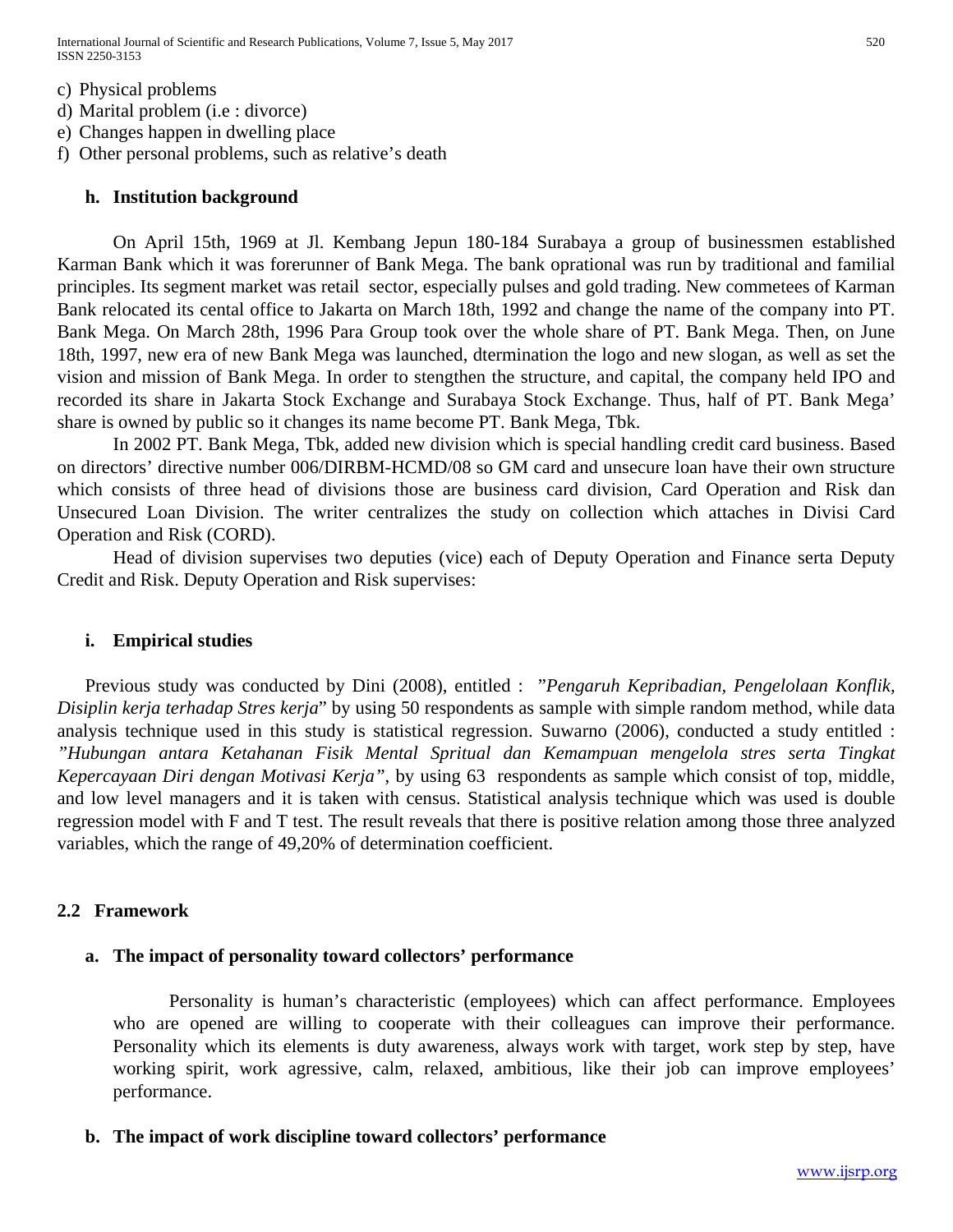Work discipline which its elements are awarness of obeying the rules, work standard, consistence in working, consistance in using and maintaining work tools, and be able to self-correcting will influence performance. Employees will have good performance in doing their job if they obey the rule and work standars. The higher they obey the rule and work standard, the higher work achievement.

## **c. The impact of work stress toward collectors' performance**

Work stress is caused by overload and overworking, achievement target, job's condition which is not conducive, conflict of role, carreer development, work patent, conflict of ambiguity will impact on performance. In working, employees who determines how far those factors bacome the situation or work stress or, in contrast, those factors are considered as tools to motivate employees' work thus they can enjoy their work without feeling burdened.

# **2.3 Research hypothesis**

Based on elaboration of some theories which have been mentioned above, thus the hypothesis of this study are elaborated as followed:

- $H_1$ : there is significant effect of personality toward performance of Collector Card Center PT. Bank Mega, Tbk.
- H2 : there is significant effect of work discipline toward performance of Collector Card Center PT. Bank Mega, Tbk.
- H<sub>3</sub> : there is significant effect of work stress toward performance of Collector Card Center PT. Bank Mega, Tbk.
- H4 : there is significant effect of personality, work discipline, work stress simultaneously toward performance of Collector Card Center PT. Bank Mega, Tbk.

# **2.4 Definition of Operational Variable**

Varibales which are used in this variable consist of three independent variables and one dependent variable, which is briefly operated as followed :

- 1. Employees' performance (dependent variable, Y) is size which give the idea of how far the work target can acheved, direct to the achievement of maximum work objective that is target achievement which is related to quality and quantity and time.
- 2. Personality (independent variable,  $X_1$ ) is task awarness, work step by step, have competitive sense, have working spirit, work agressive, calm, relaxed, ambitious, and like working.
- 3. Work discipline (variabel bebas,  $X_2$ ) is awareness of obedience to the rule, work standard, work consistency, consistance in using and maintaining tools and be able in self-correcting.
- 4. Working Stress (independent variable,  $\chi_3$ ) is ability of employees in mainatining emotion. That condition is caused by calm feeling and like working, sociable, and be able to solve personal problem, like discussing if there is a porblem, comfort working environment, woar load is inline with capability.

# **III. RESEARCH METHOD**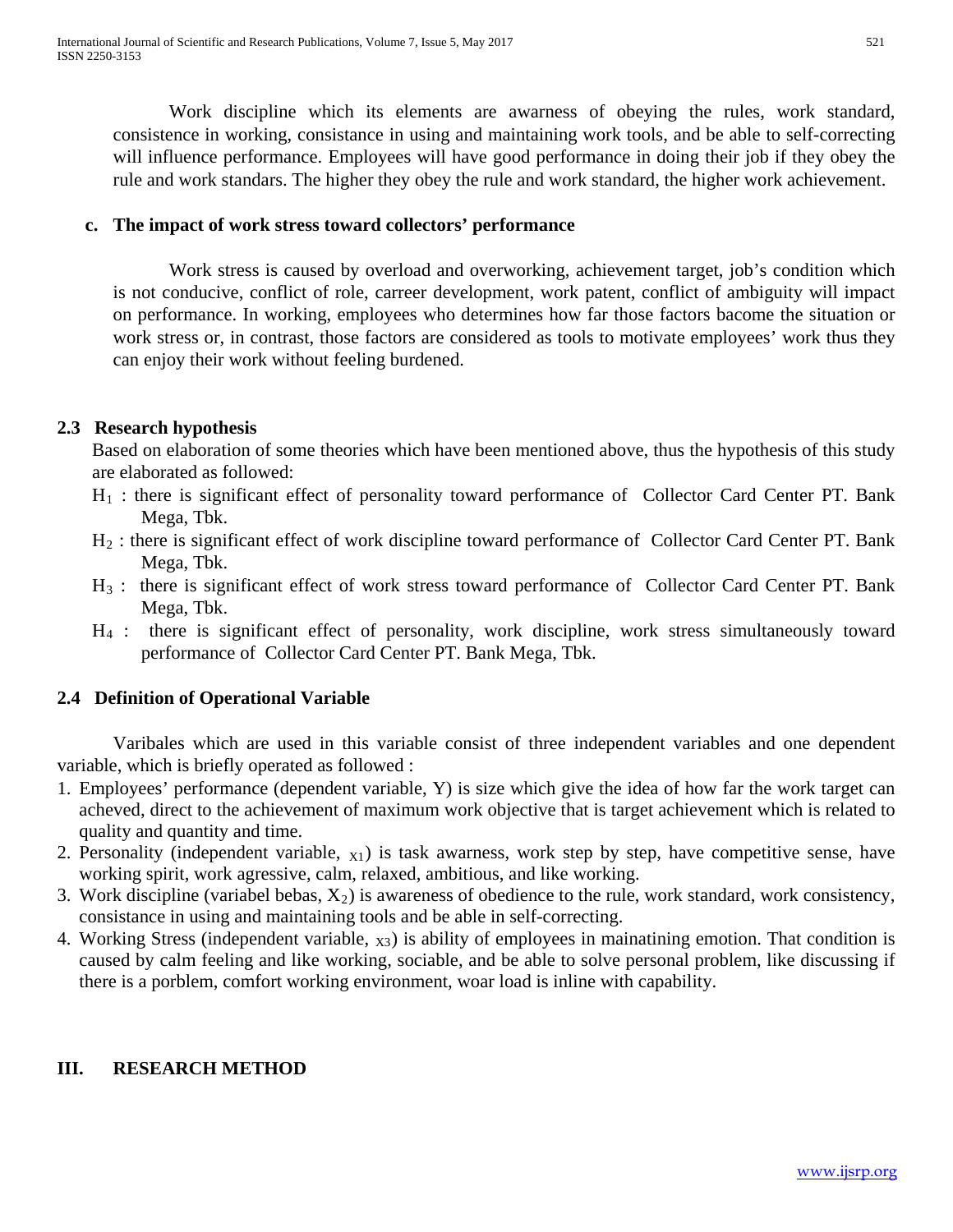Research method employed in this study are survey and quetionaire which is distributed to Collector Card Center PT. Bank Mega, Tbk. Jakarta. Survey method toward the relation pattern among variable is presented in picture as followed:

# Relation pattern among variables



# **3.1 Population and Sampling**

Population of this study are employees of Collector Card Center at PT. Bank Mega, Tbk. The sample of the research are 50 people, this study employs random sampling technique. All questionnaires in submitting and all can be used well in this study.

# **3.2 Data Analysis Techique**

The data is analysed by using SPSS (Statistical Product Service Solution) release 18.0 (Stanislus S Uyanto, 2006) which is presented as followed:

- 1. **Realibility Analysis,** using coefficient of koefisien Alpha Cronbach. If value of Cronbach's Alpha if Item Deleted is lower than value of total Alpha Cronbach, so that the measurement scale has good realibility.
- 2. **Normality test, using** Kolmogorov-Smirov test (K-S) or Liliefors and Shapiro Wilks, to find out the data distribution, whether it is normally distributed or not.
- 3. **Heteroskedastistas** test requirements are:
	- a) There are none of points in scatterplot which form a certain even, waved, widened then narrowed pattern.
	- b) There are none of clear pattern, and points in scatterplot scatter on above and below 0 in axis Y. Axis X is Y which is predicted, and Axis Y is residual, that is difference of predicted Y is diminished actual Y (Wahid Sulaiman, 2004:16).
- 4. **Autocorrelation test** to find out whether there is autocorrelation among analyzed variable in regression model, is conducted to Durbin-Watson test. Good Model is estimated parameter within quality of model (*Best Linear Ubiased Estimator)* or *BLUE,* which means ther is no correlation among variables. The conditio is calculated DW must be lower than 2,35 means there is no autocorrelation (Wahid Sulaiman, 2004:16).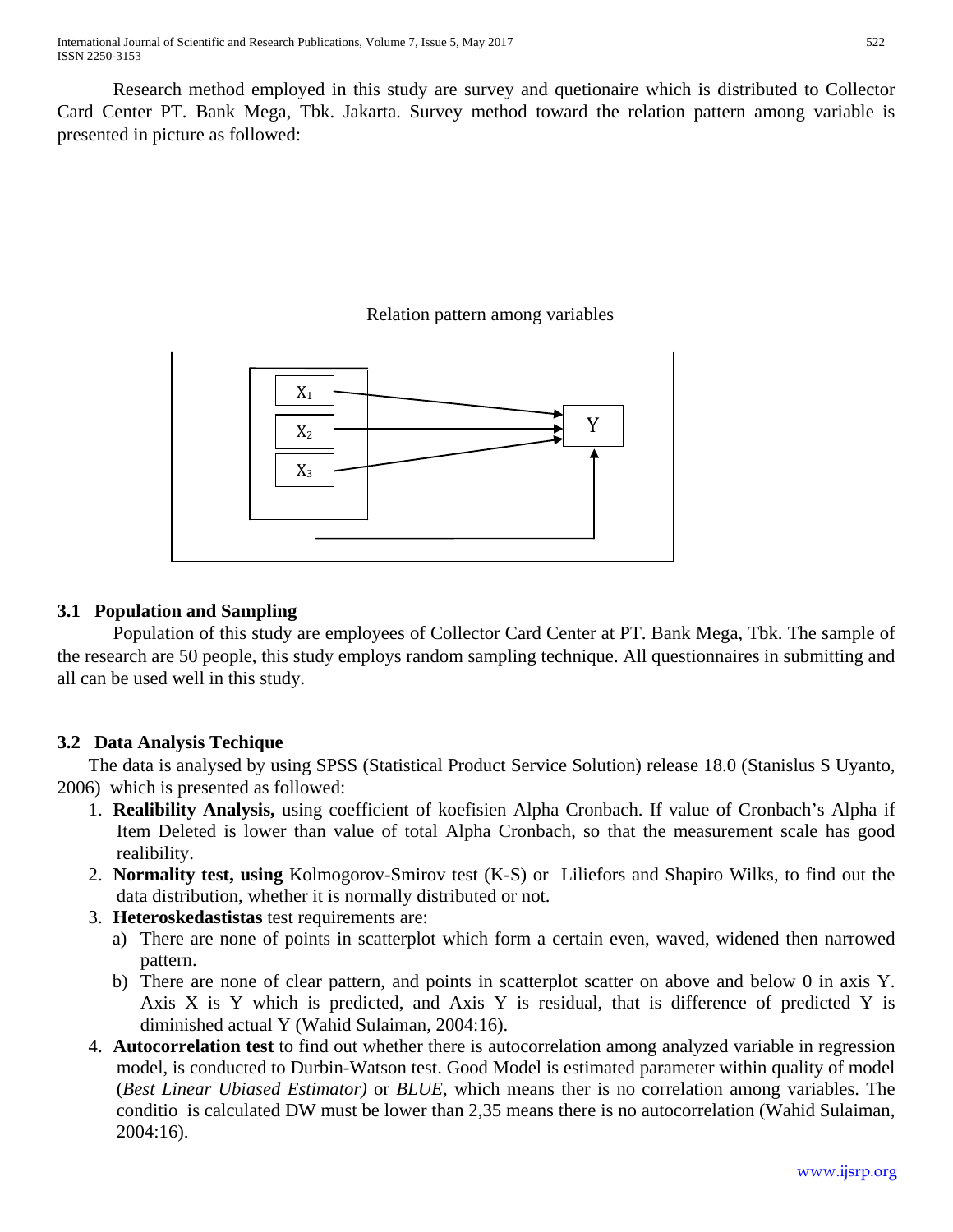- 5. **Value of t-calculated Test** to examine the impact of regression coefficient of independet variable (X) to dependent variable (Y), toward the condition that t-calculated must be higher than t-table.
- 6. **Value of F-calculated test** to examine regression model toward the condition of F-calculated must be higher than F-table's; F-calculated test is commonly called *Analisis of Variances.*

# **3.3 The Analysis of double regression**

Common equation of simple regression is  $Y = a + bX$ , in which a is intercept (constanta) and **b** is slope (coefficient regression). Stanislus S Uyanto (2006:209) explains R-square shows that description of dependent variable can be explained by independent variable. Regression statistically is considerebly significant if F value and Sig. Value is lower than  $\alpha = 0.05$ . To test the signification of each regression coefficient is used T-test. Value of t and sig. Value, must be lower than  $\alpha = 0.05$ .

# **The Analysis of double regression**

Common forms of simple equation regression Y of  $X_1$ ,  $X_2$  and  $X_3$  are:

- $Y = a + b_1X_1 + b_2X_2 + b_3X_3 + \epsilon$ . Stanislaus S Uyanto (2006: 218-223) explains that:
	- 1. R square value shows from Y variant can be explained by variable change of  $X_1, X_2, X_3$ .
	- 2. Value of Durbin-Watson statistical test about 0 and 4; if test value is lower than 1 or higer than 3, so residual or error from double regression model is not independent or there is autocorrelation (Stainislaus S Uyanto, 2006:218).
	- 3. ANOVA table states that double regression statisticaly significant with statistical test F and P-value or Sig., is lower than  $\alpha = 0.05$ .
	- 4. Test F examines hypothesis H<sub>0</sub>:  $\beta_1 = \beta_2 = 0$  to H<sub>1</sub>:  $\beta_1$  and  $\beta_2$  is not totally 0. From P-value or Sig., is lower than  $\alpha = 0.05$ , so H<sub>0</sub>:  $\beta_1 = \beta_2 = 0$  is rejected significantly.
	- 5. Double equation regression is gained by using least quation suare, that is :  $Y = a + b_1X_1 + b_2X_2 +$  $\mathbf{b}_3\mathbf{X}_3$ .
	- 6. From Coefficients table it have to be viewd that value of VIF for $X_1, X_2, X_3$  must be about  $0 4$ , is considered as there is no multicollinearity occurred.
	- 7. From Normal Probability Plot is seen that data points form linear pattern so it is consistance with normal distribution.
	- 8. Scatter plot between standarzized residula "ZRESID" and standarzized predicted value " ZPRED" do not form certain pattern, so that it can be considered as residual which have constant variant (homoscedasticity).

# **IV. STUDY RESULT**

## **a. Validity test**

The result of validity test toward questions of each investigated variable, are, personality, work discipline, work stress, and performance, is conducted based on repondents' response.

# **The Result of Validity Test of Research Instrument**

| <b>Statement</b> | <b>Value r-calculated Research</b> | <b>Testing</b> | <b>Test</b> |
|------------------|------------------------------------|----------------|-------------|
| number           | Variable                           | with r         | result      |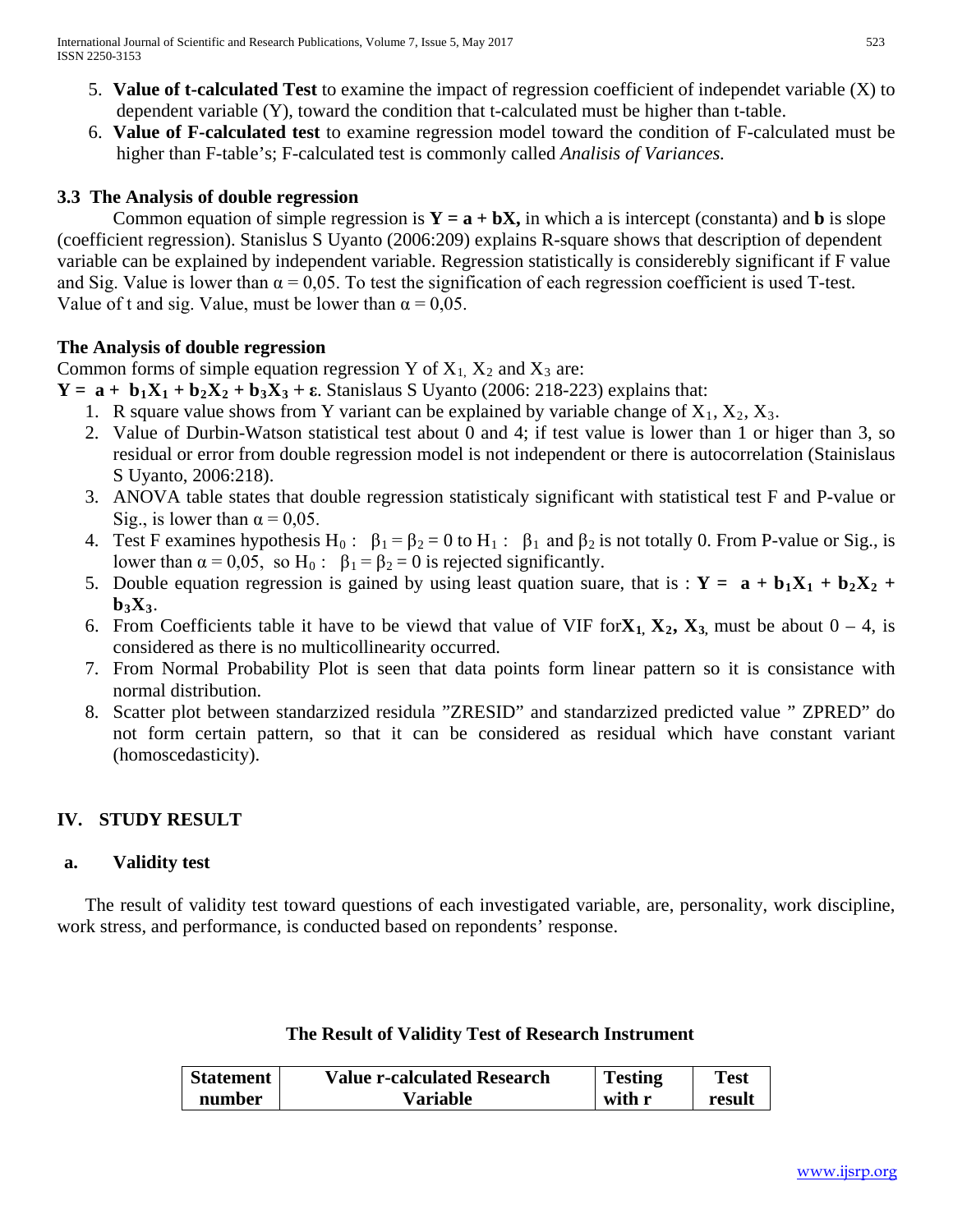|                | <b>Personalit</b><br>y | Work<br>discipli<br>ne | Work<br><b>stress</b> | <b>Perfro</b><br>mance | critical<br>$test = 0,3*$ |       |
|----------------|------------------------|------------------------|-----------------------|------------------------|---------------------------|-------|
| $\mathbf{1}$   | 0,37                   | 0,35                   | 0,35                  | 0,53                   | 0,3                       | Valid |
| $\overline{2}$ | 0,43                   | 0,54                   | 0,36                  | 0,52                   | 0,3                       | Valid |
| 3              | 0,44                   | 0,51                   | 0,33                  | 0,36                   | 0,3                       | Valid |
| $\overline{4}$ | 0,32                   | 0,32                   | 0,38                  | 0,33                   | 0,3                       | Valid |
| 5              | 0,34                   | 0,44                   | 0,61                  | 0,37                   | 0,3                       | Valid |
| 6              | 0,35                   | 0,35                   | 0,51                  | 0,42                   | 0,3                       | Valid |
| 7              | 0,41                   | 0,41                   | 0,34                  | 0,42                   | 0,3                       | Valid |
| 8              | 0,51                   | 0,50                   | 0,48                  | 0,35                   | 0,3                       | Valid |
| 9              | 0,35                   | 0,52                   | 0,52                  | 0,34                   | 0,3                       | Valid |
| 10             | 0,75                   | 0,38                   | 0.33                  | 0,36                   | 0,3                       | Valid |

*\* if value of r-calculated is higher than r-critical 0,3 or above so the research instrument has strong validity. (Prof. Dr. Sugiyono, Metode Penelitian Bisnis, Cetakan 13. Hal.178. Bandung: Alfabeta,2009).* 

The result of validity variable testing of investigated personality, work discipline, work stress which is gained from result of validity test in which value of r-calculated to all investigated questions variables are higher than value of r-critical  $=0.3$  in which the lowest number of r-calculated 0,32 and the higher 0,75. Testing criterions are if value of r-calculated  $>$  r critical, so the questions are valid, if r-calculated  $<$  r so the questions stated are not valid. It means that personality variable, work discipline, work stress are valid construction for collectors' performance variable and can be used in further statistical analysis.

## **b. Realibility Test**

Besides the validity test, an research instrument needs other test such as reability. Realibility test toward research quetionaire is meant to analyze whether research quetionaire is statistically used from each variable which is investigated is stated reliable. Rability analysis uses koefisien Alpha Cronbach's. If value of Cronbach's Alpha if Item Deleted is lower than the total Alpha Cronbach's value, so measurement scale has good realibility. Test toward the variable is based on output, the result is shown on table 4.2, as followed:

| Research Histi unient Realibility Test Result |             |                    |                              |          |  |  |
|-----------------------------------------------|-------------|--------------------|------------------------------|----------|--|--|
| N <sub>0</sub>                                | Variabel    | Nilai r            | <b>Test</b>                  |          |  |  |
|                                               |             | <b>Total Alpha</b> | <b>Alpha If Item Deleted</b> | result   |  |  |
|                                               | Personality | 0,7859             | 0,7263                       | Reliable |  |  |
| $\mathcal{D}$                                 | Work        | 0,7859             | 0,7419                       | Reliable |  |  |
|                                               | discipline  |                    |                              |          |  |  |
| 3                                             | Work stress | 0,7859             | 0,7799                       | Reliable |  |  |
|                                               | performance | 0,7859             | 0,6794                       | Reliable |  |  |

**Research Instrument Realibility Test Result**

*Source: Tabulation Resul of SPSS*

On Tabel 4.2. above, based on the result of realibility analysis from investigated quetionaire based on each Cronbach's Alpha value. Four variables which are investigated or used questionaire is realible, because Personality, work discipline, work stress and Performance have lower value of Cronbach's Alpha If Item Deleted than the total value of Cronbach's Alpha. It shows that the sample that is taken from population is normal distribution. Based on the realibility test, so the instrument (variables) can be used in further statistic analysis, or can be stated that those variable can be used as research instrument.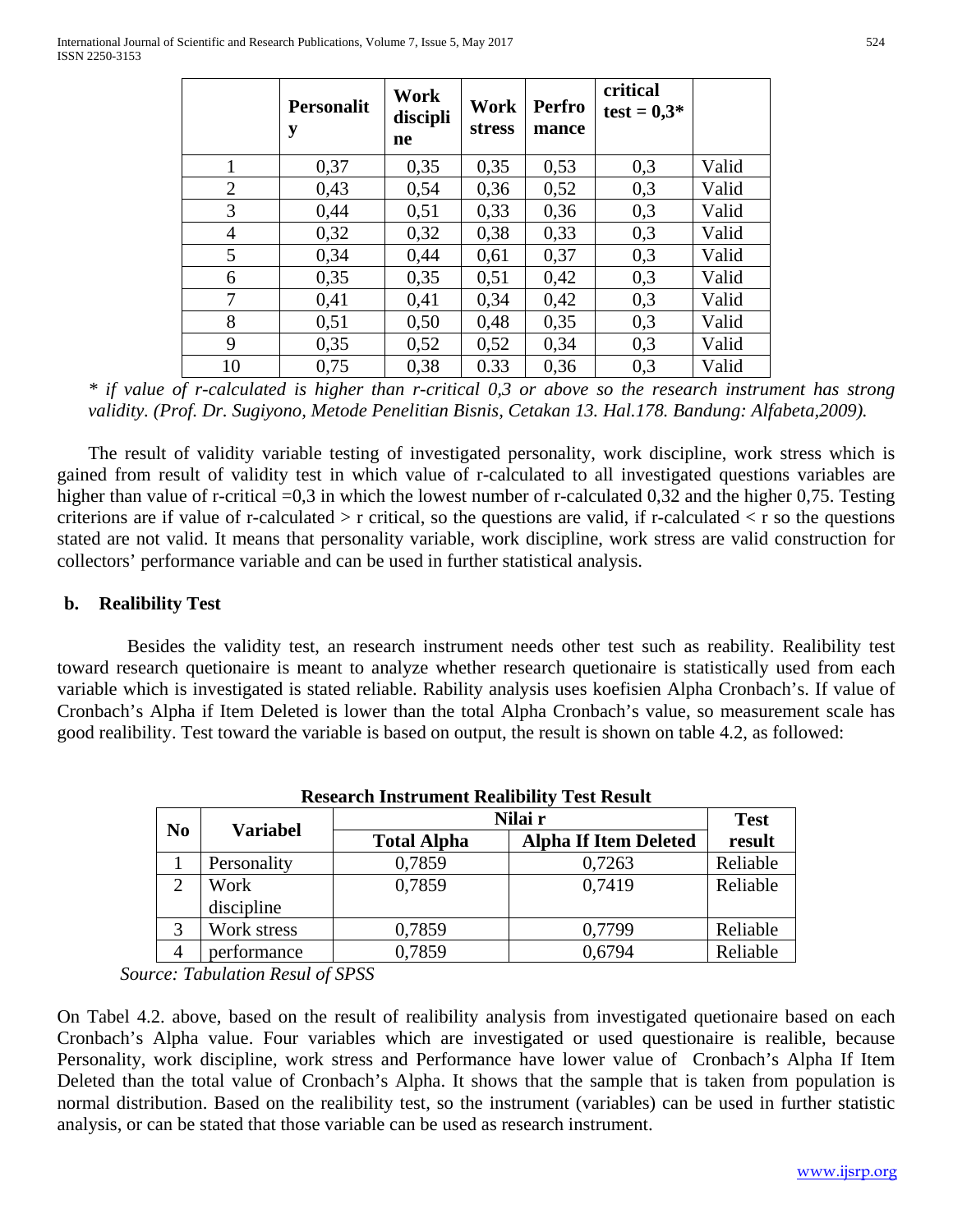## **c. Analysis Requirement Test**

## **Normality test:**

Remark:  $X_1$  = personality,  $X_2$  = work discipline,  $X_3$  = work stress and Y = performance. Asymp.Sig. value (2.-tailed) shows:  $(X_1) = 0.585 (X_2) = 0.364 (X_3) = 0.354$ , and  $(Y) = 0.193$  is higher than  $\alpha$  $= 0.05$ , it shows that sample taken from population is normal distribution.

## **Heteroskedastisitas Test**

Decision making to heteroskedastisitas test based on condition:

- i. If there is certain pattern, such as points which form a particular regular pattern (wave, widened then narrowed) so *heteroskedastisitas* has occurred.
- **ii.** If there is not clear pattern, and points are scattered above and below 0 on axis Y, so *Heteroskedastisitas*has not accurred. From the test result, it is gained scatter plot as followed :



The result of test on Picture above, thus it is known that independent variable data (points) scaterred randomly, and they do not form a certain clear pattern, and the data are scattered both above and below 0 on axis Y so what happen is *homoskedasitas*.

#### **Multicollinearity Test**

Remark:  $X_1$  = personality,  $X_2$  = work discipline,  $X_3$  = work stress and Y= performance. Collinearity statistic: Tolerance about 0-1, with 0=high collinearity and 1=low collinearity. VIF = Variance Inflantion Factor, about  $1$  – Infinity, dengan  $1 =$  low collinearity. Stanislaus S. Uyanto (2006:224) states that VIF = 2 - 4 is still considered as low collinearity. Based on above data VIF value shows:  $(X_1)= 1,415 (X_2)= 1,313 (X_3)=$ 1,270 all are about  $0 - 4$  and tolerance value show  $(X_1) = 0.707 (X_2) = 0.762 (X_3) = 0.787$  all are near 1. It show that there is no multicollinearity

#### **Autocorrelation Test**

Remark:  $X_1$  = personality,  $X_2$  = work discipline,  $X_3$  = work stress and Y = performance. Collinearity statistic: To detect the presence or the absence of autocorrelation according to Wahid Sualiman(2004:89) is conducted by Durbin-Watson test (DW), through following condition as folowed:

- a)  $DW < 1.21$  or  $DW > 2.79$ , means there is autocorrelation.
- b)  $1,65 < DW < 2,35$ , there is not autocorrelation.

Based on analysis result, DW value is 2,097 < DW 2,35, means there is not autocorrelation.

#### **Linearity Test**

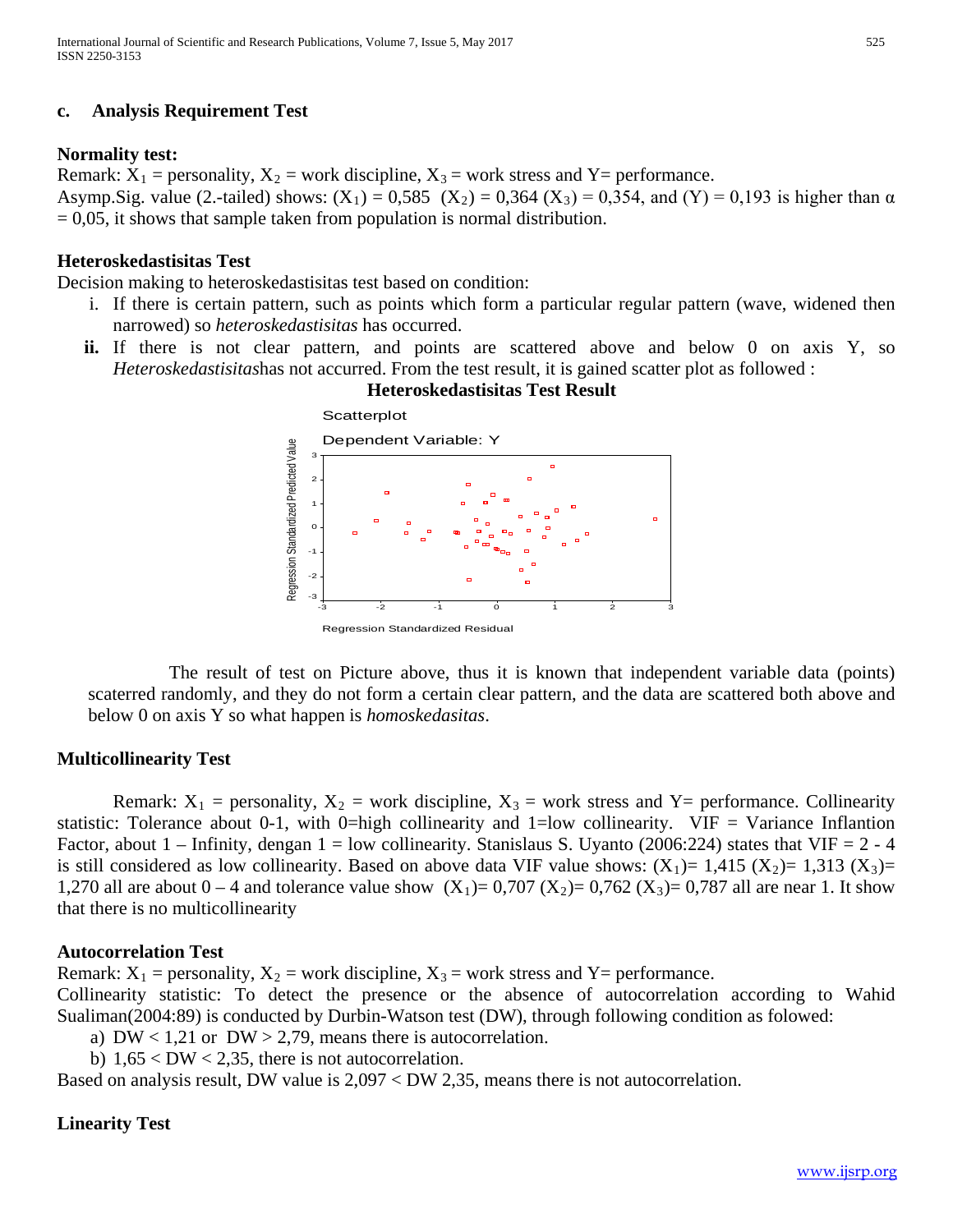Remark:  $X_1$  = personality,  $X_2$  = work discipline,  $X_3$  = work stress and Y = performance. Regression model is in form of linear if Sig. deviation from linearity higher than  $\alpha = 0.05$ .

## **Hypothesis Test**

The purpose of hypothesis is to gain the conclusion whether the hypothesis of this study has been formulated and supported by collected empirical data. This hypothesis test is conducted by statistic approach, thus tested hypothesis is statistical hypothesis which is stated in form of null hypothesis  $(H_0)$ 

## The impact of personality  $(X_1)$ , toward collectors' performance  $(Y)$

Regression equation:  $\hat{Y} = 14,976 + 0,567X_1$ , means every addition of a unit (one unit) of independen variable of work stress  $(X_1)$  will impact on collectors' performance  $(Y)$  by 0,567 unit. Coefficient determination (R) Square) 0,339 means by 33,9 % of performance can be affected by work stress. Based on ANOVA table gained calculated F value = 24,587, Sig  $0.00 < \alpha$  0.05, means H<sub>0</sub> is rejected, thus there is an effect of work stress (X<sub>1</sub>) toward collectors' performance (Y).

## The impact of discipline  $(X_2)$ , toward collectors' performance  $(Y)$

Regression equation:  $\hat{Y} = 8,004 + 0,840X_2$ , means every addition of a unit (one unit) of independen variable of work stress  $(X_3)$  will impact on collectors' performance  $(Y)$  by 0,840 unit. Coefficient determination (R) Square) 0,390 means by 39% of performance can be affected by work stress. Based on ANOVA table gained calculated F value = 30,651, Sig 0,00 <  $\alpha$  0,05, means H<sub>0</sub> is rejected, thus there is an effect of work stress (X<sub>2</sub>) toward collectors' performance (Y).

#### The impact of work stress  $(X_3)$ , toward collectors' performance  $(Y)$

Regression equation:  $\hat{Y} = 16,779 + 0,523X_3$ , means every addition of a unit (one unit) of independen variable of work stress  $(X_3)$  will impact on collectors' performance  $(Y)$  by 0,523 unit. Coefficient determination (R) Square) 0,206 means by 20% of performance can be affected by work stress. Based on ANOVA table gained calculated F value = 12,480, Sig 0,001  $\lt \alpha$  0,05, means H<sub>0</sub> is rejected, thus there is an effect of work stress (X<sub>3</sub>) toward collectors' performance (Y).

## The impact of personality  $(X_1)$ , work discipline  $(X_2)$ , and work stress simultaneously toward collectors' **performance (Y)**

Regression equation:  $\hat{Y} = 0.858 + 0.307X_1 + 0.564X_2 + 0.200X_3$ , means all independent variables positively jointly impact on collectors' performance (Y). Intercep value  $0.858$  means that if personality (X<sub>1</sub>), work discipline  $(X_2)$  and work stress  $(X_3)$  on the value of 0, so performance  $(Y) = 0.858$ . That interpretation is meaningless because there is not collectors' performance which is influenced because personality, work discipline, works stress is negative. Theoretically, it is not justified because this study does not involve  $(X_1)$ ,  $(X_2)$ ,  $(X_3)$ , which have value of 0. Partial regretion coefficient  $(X_1) = 0.307$  can be interpreted on  $(X_2)$ ,  $(X_3)$ , which constant to the improvement  $(X_1)$  one unit can improve Y by 0,307 unit. Partial regretion coefficient  $(X_2) = 0,564$  can be interpreted on  $(X_1)$  and  $(X_3)$ , which constant to the improvement  $(X_2)$  one unit can improve Y by 0,564 unit. Partial regretion coefficient  $(X_3) = 0,200$  can be interpreted on  $(X_2)$  and  $(X_3)$ , which constant to the improvement  $(X_1)$  one unit can improve Y by 0,200 unit. Coefficient determination (R Square) 0,524 means 52,4 % all independent variables jointly impact on dependent varibale (Y). While, the rst is 47,6 % is affectedby other factors. Based on ANOVA table gained calculated F value =16,883, sig  $0,000 < \alpha$  0,05, means H<sub>0</sub> is rejected, thus there is an effect of  $(X_1)$ ,  $(X_2)$ , and  $(X_3)$  jointly toward collectors' performance.

#### **Discussion**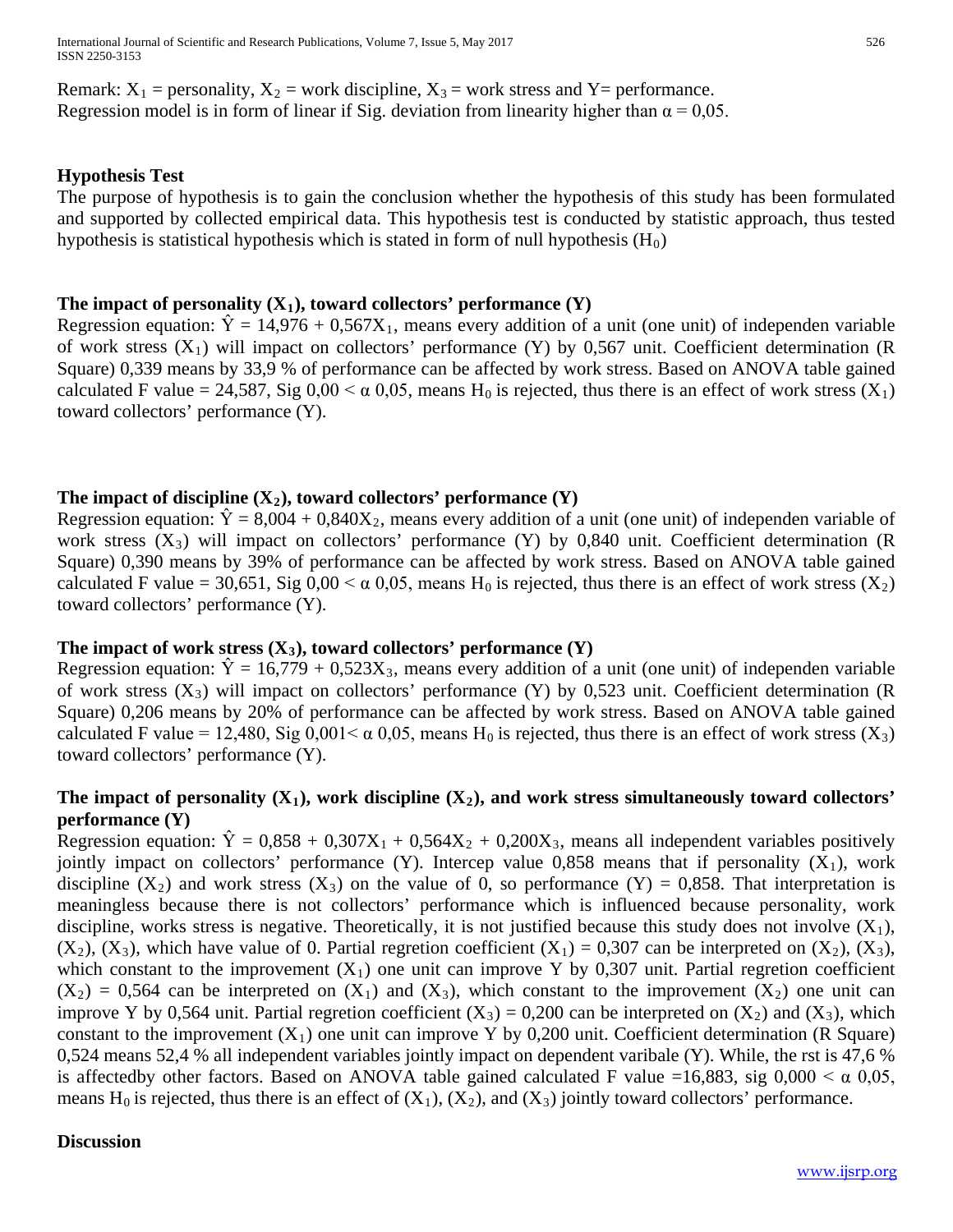## **The impact of personality toward collectors' performance**

Personality (independent variable,  $X_1$ ) impacts on performance because employees who have duty awareness, they work with achieved targets, they work step by step, reasonable competition, they work with high spirit, they are aggressive in doing their work; they are calm and relaxed in doing their work, they are not too ambitious, they like working. Those factors improve their performance.

## **The impact of work disciplinetoward collectors' performance**

Work discipline (independent variable,  $X_2$ ) impacts on collectors' performance. Employees who obey the rules will impact on their own performance, and the employees who follow the standard performance well will also impact on their own performance. Likewise, employees who are consistence in working can improve their performance and they are who consistence in keeping and maintaining working tools will also improve the performance.

## **The impact of work stress toward collectors' performance**

Work stress (independent variable,  $X_3$ ) impacts on collectors' performance. Employees who can cope with personal problem will impact on their performance, and employees who can manage their emotion well while they are communicating with customer also can improve their performance. Likewise, employees who are please to discuss if there is a problem will also improve their performance and they who have reasonable expectation. The most important, employees enjoy working not burden but it is a noble task which can improve their performance.

# **The impact of personality, work discipline and work stress simultaneously toward collectors' performance**

The concept of performance stands for kinetic working energy. Performance (dependent variable) is output of functions or indicators of an occupations or a profession in certain period. Employees' performance is a component which influences how far they can make contribution for the company.

That contribution is influenced by personality, work discipline and stress. Employees who have good personality, maintaining work discipline and being able to maintain work stress will be able to improve their performance.

The result of this study shows that personality, work discipline and stress partially impact the improvement of performance. It can be implicated that to improve collectors' performance it is required at least 3 factors which have to be improved, those are, personality, labor discipline, and stress. Those three factors have positive effects toward the improvement of performance.

# **V. CONCLUSIONS**

Level of accomplishing of collecting funds from debtors will make contribution toward the level of achieving profit which can be recorded by the company. From the result of this study, to support that accomplishment, there are some efforts which can be done as followed:

- 1) Improving the performance of collectors i.e. through compensation adjustment and commission, training, making planning and good career development.
- 2) Improving level of maturity of personality of collectors continuously so that they focus only on billing effort and they are not disturbed by other activities. For instance, sending collector staff to participate in training about interpersonal and social skill, negotiation and so on.
- 3) Maintaining and improving collectors' level of discipline. It can be done by making standard and clear working procedures, implementation of punish and reward systems for indiscipline employees, and disciplined and employees achievement in accomplishing the target set.
- 4) Reducing the level of stress on the collectors in working. It can be done by creating conducive working atmosphere, avoiding, as small as possible, conflict among employees or with the leader. Unit leader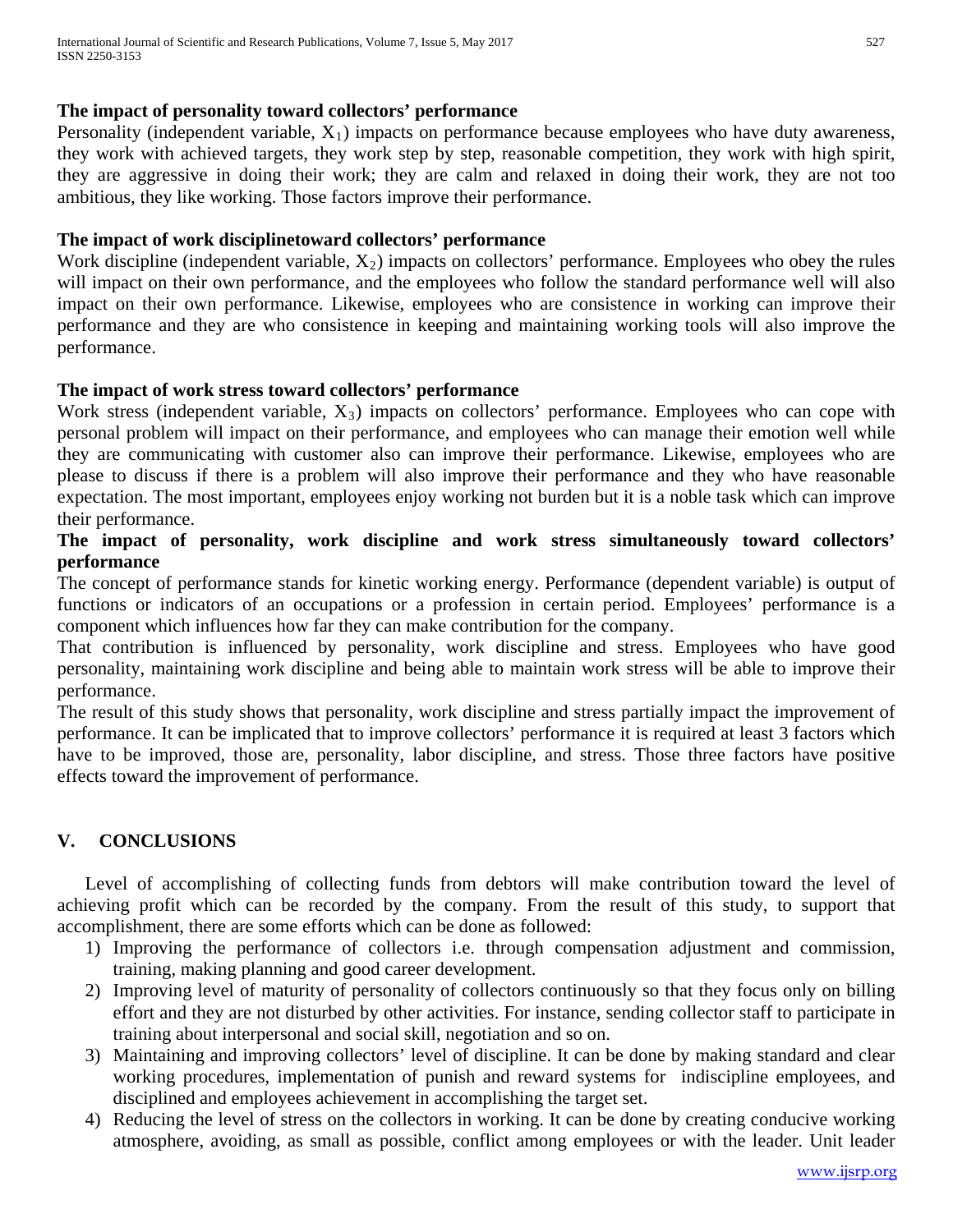should be able to identify factors which cause stress and control it appropriately so the collectors can work comfortably.

# **VI. IMPLICATION**

Based on the results obtained in this study, the researchers gave the following suggestions:

- 1. The Company should increase the maturity of the employee's personality through the way of increasing the awareness of a member organization. They should be increased knowledge that they are part of the organization, the Collector shall be subject to the norms of the organization and uphold the high values of the organization.
- 2. Companies should regularly monitor the level of discipline Collector developments in work so that they work more efficient and effective in carrying out the tasks given.
- 3. Based on the findings that contribute to the improved performance of work stress has a small effect compared to the other independent variables. The trick is to frequently review the daily and monthly targets.
- 4. Companies should increase the maturity of personality, work discipline to manage the level of work stress the Collector in order to improve their performance in collecting funds from customers.
- 5. Companies must increase Collector active role in collecting such as asking them to contribute billing how most favorable to the debtor. This will increase the impact of their competence and loyalty to the company

# **References**

Acdiat, Muhammad, Kusnadi & Siti Chandra, *Teori dan Manajemen Stres Kerja*, Bandung: Taroda, 2003. Bejo Siswanto, *Manajemen Tenaga Kerja,* Bandung: Sinar Baru, 1989.

Benardin, John H and Joyce E.A Russel, *Human Resources Management*, Singapore: McGraw-Hill, mc, 1993.

Brealey, Erica, *Ten Minute Stress Relief*, Batam: Karisma Publising Group, 2002.

- Carol W. Ellis, *Management Skills for New Managers,* Terjemahan Natalia R. Sihandrini, Jakarta: PT Bhuana Ilmu Populer, 2005.
- Cascio, Wayne F. *Managing Human Resources, Productivity, Quality of Work Lift and Profit*, International Edition, New York: McGraw-Hill, 2003.
- Covey, Stephen R. *The 7 Habits of Highly effective People,* Terjemahan Budijanto, Jakarta: Binarupa Aksara, 1997.
- Darley, John M, Sam Glucksberg, Ronald A. Kinchia, *Psychology,* Fith Edition, Englewood Cliff, New Jersey: Prentice Hall, 1991.
- Davis, Keith dan John W. Newstrom, *Perilaku Organisasi*, Terjemahan Agus Darman, Jakarta: Erlangga, 1985.

Dessler, Gary, *Human Resources Management*, New Jersey: Prentice-Hall International, mc, 2000.

- Goleman, Daniel, *Emotional Intelligence*, Terjemahan T. Hermaya, Jakarta: Gramedia Pustaka, 1997.
- Gibson, Khaterine, *Reducing Stress Cretaing Harmony*, Terjemahan Refina Indriasari, Jakarta: PT Bhuana Ilmu Populer, 2004.
- Harris, Jr O. Jeff, *Managing People at Work*, New York: John Wiley & Sons, Inc, 1995.
- Heilliegell, Don & John W. Sloucum, *Human Resources Management*, England: John Wiley & Son, 2003.

Indrawan, Helvi, *Siasat Cerdik Menggunakan Kartu Kredit*, Yogjakarta: Bale Siasat, 2008.

- Ivancevich, John M and Alfred Mateson, *Human Resources Management,* International Edition, 8th Editions, New Jersey: McGraw-Hill., Inc., 2002.
- Julian, James M and John Alfred, *Belajar Kepribadian*, Terjemahan Tom Wahyu, Yogjakarta: Pustaka Baca, 2008
- Luthans, Fred. *Organizational Behavior*, 9th Edition, Singapore: McGraw-Hill Irwin, 2002.